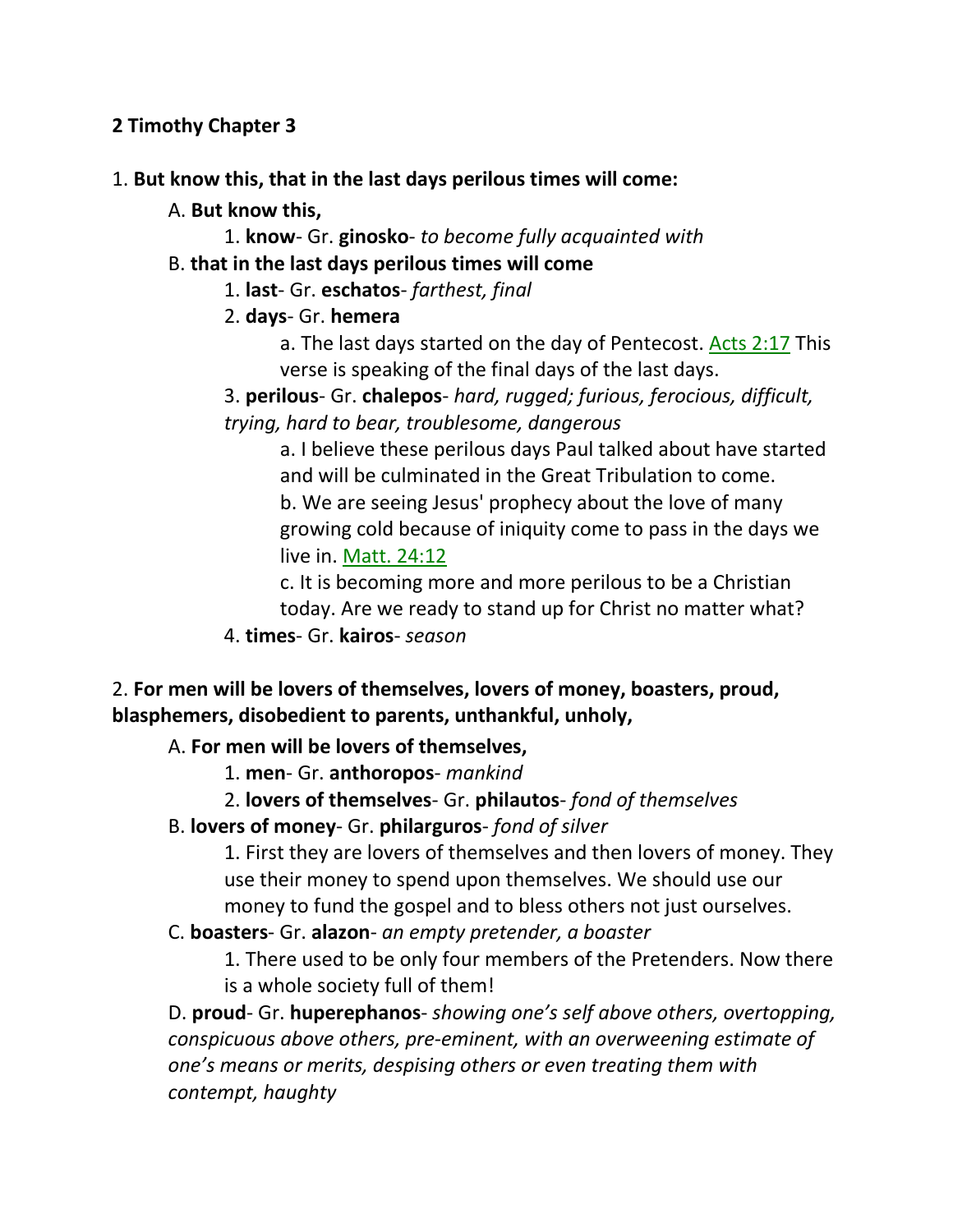E. **blasphemers**- Gr. **blasphemos**- *speaking evil, slanderous, reproachful, railing, abusive*

- F. **disobedient to parents**
	- 1. **disobedient** Gr. **apeithes** *unpersuaded*
	- 2. **parents** Gr. **goneus**
- G. **unthankful** Gr. **acharistos** *without grace, unthankful*

1. Unthankful people are those who are not receiving or walking in grace.

# H. **unholy**- Gr. **anosios**- *unholy, impious, wicked*

1. Nothing is sacred any longer to a growing number of people today.

2. Are we not seeing this list played out daily in our society? It will only grow worse until the return of the Lord.

# 3. **unloving, unforgiving, slanderers, without self-control, brutal, despisers of good,**

# A. **unloving**- Gr. **astorgos**- *without natural familial affection and bonds*

1. It is not uncommon now to hear on the news how a mom or dad has killed their own kids.

2. Grandchildren are the reward you get for not killing your kids!

B. **unforgiving**- Gr. **aspondos**- *unwilling to make a treaty; hence, implacable, irreconcilable*

1. The number one recorded reason for divorce today is irreconcilable differences.

# C. **slanders**- Gr. **diabolos**- *devils, slanderers*

1. When we run people down with our mouth we are doing the work of the devil!

# D. **without self-control**- Gr. **akrates**- *not able to keep oneself in check, lack*

# *of self-government*

1. They lack the fruit of the Spirit which includes self-control. You can't control yourself without the Holy Spirit.

# E. **brutal-** Gr. **anemeros**- *savage, fierce, ferocious*

1. Our entertainment today is becoming more savage and violent.

# F. **despisers of good**- Gr. **aphilagathos**- *no fondness for good*

1. We see this today with the breakdown of respect for all godly things including authority.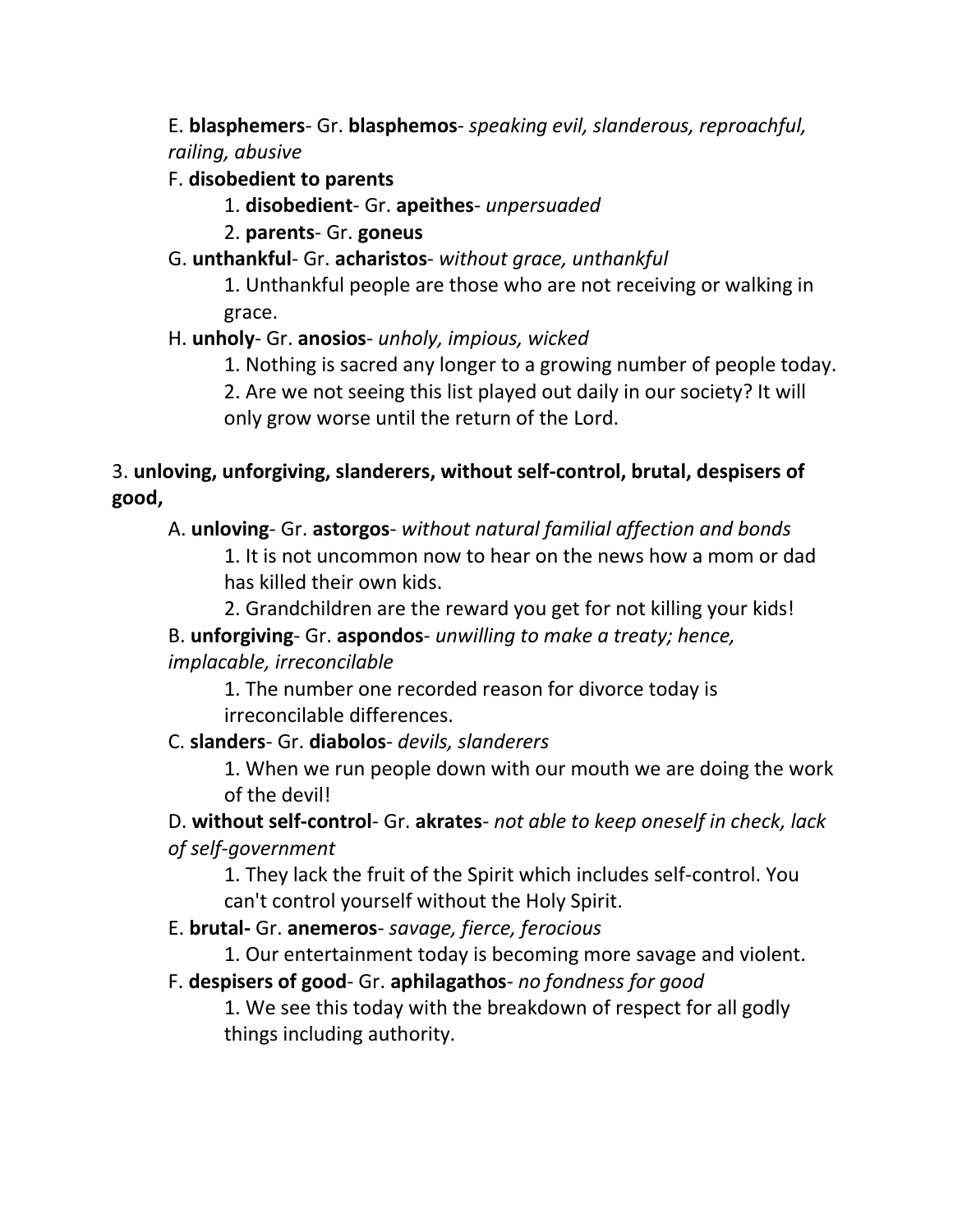### 4. **traitors, headstrong, haughty, lovers of pleasure rather than lovers of God,**

A. **traitors**- Gr. **prodotes**- *one who surrenders up another*

1. This is being a Judas.

B. **headstrong**- Gr. **propetes**- *to fall forwards, headlong, sloping, precipitously*

1. This is someone is who is like a bull in a china shop.

C. **haughty**- Gr. **tuphoo**- *to be enveloped in smoke*

### D. **lovers of pleasure rather than lovers of God**

### 1. **lovers of pleasure**- Gr. **philedonos**

a. This is lovers of hedonism.

b. Lovers of pleasure shall be poor in the end. Pro. 21:17

# 2. **lovers of God**- Gr. **philotheos**

a. If you don't love God, you are a lover of pleasure.

b. At the right hand of God are pleasures forevermore! Ps.

16:11 This is where Jesus and believers are right now.

# 5. **having a form of godliness but denying its power. And from such people turn away!**

# A. **having a form of godliness but denying its power.**

1. **form**- Gr. **morphosis**- *a forming, shaping*

# 2. **godliness**- Gr. **eusebeia**

a. This verse shows us that the list of ungodly traits listed in the previous verses are not just the heathen outside of the church, but this will include many church folk!

### 3. **denying**- Gr. **arneomai**

# 4. **power**- Gr. **dunamis**

a. This means they are professing Christians but they have not been born again and do not have the Spirit of God. Rom. 8:9 The Spirit of God brings divine power into one's life to manifest and testify of Jesus. Acts 1:8

### B. **And from such turn away**

# 1. **turn away**- Gr. **apotrepo**

a. Do not fellowship with other so-called Christians that show no fruit of the Spirit in their life. The way we can tell if someone belongs to Jesus is that they depart from iniquity. 2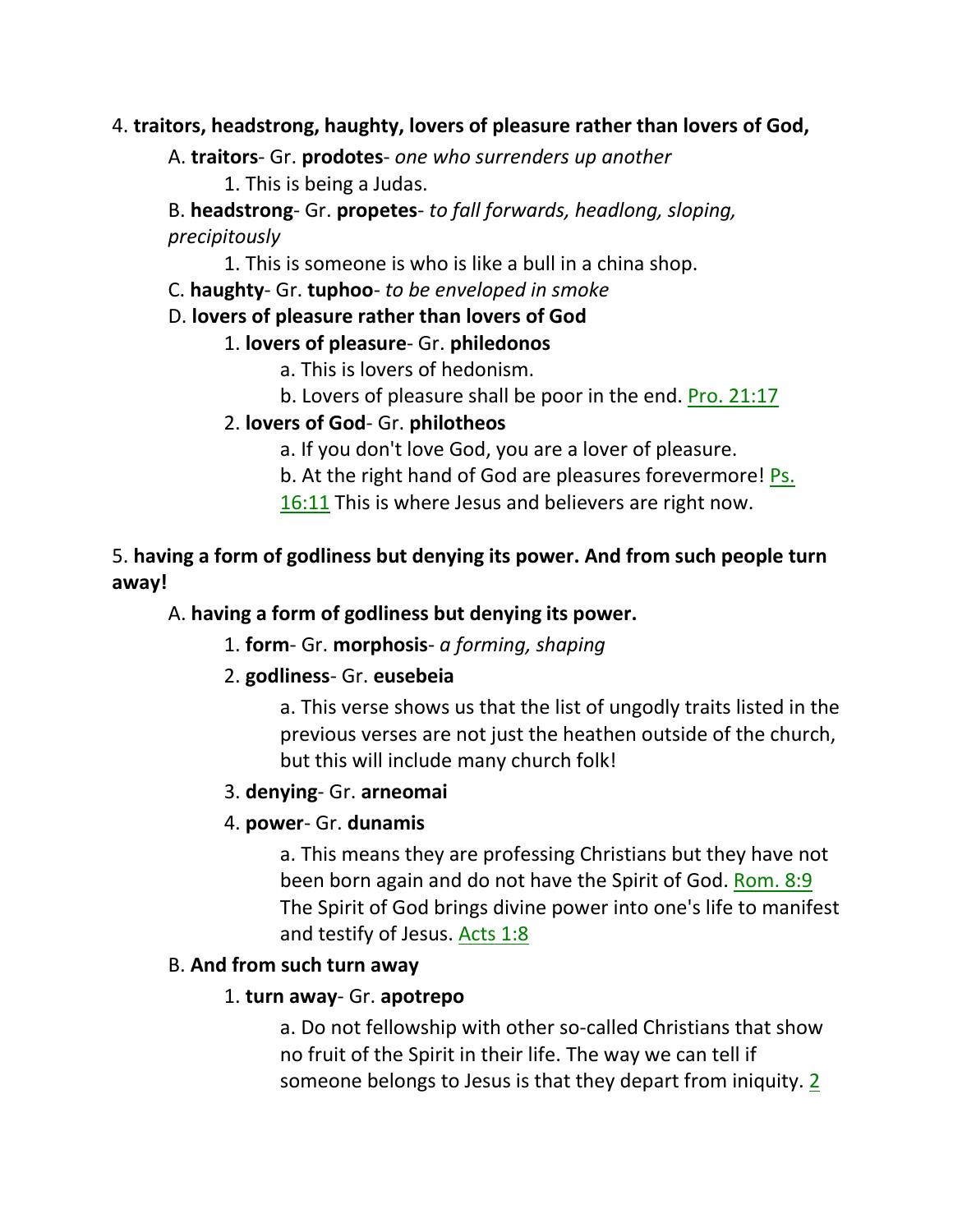### Tim. 2:19

b. Many in the world and also in the church think that it is not loving to ever reject anyone. However, if you allow Scripture to stand in the way of what you believe then you will see that this is false. Rom\_16:17; 2Th\_3:6; 2Th\_3:14, 1Ti\_6:5; Tit\_1:14; Tit\_3:10, 2Jn\_1:10-12.

6. **For of this sort are those who creep into households and make captives of gullible women loaded down with sins, led away by various lusts,**

A. **For this sort are those who creep into households and make captives of gullible women loaded down with sins,**

1. **creep**- Gr. **enduno**- *to put on, clothe with a garment, to creep into, insinuate one's self into, to enter, to push or work one's self into favor; to introduce by slow, gentle or artful means.*

a. We have authority over creeps! Gen. 1:26

b. These false teachers clothe themselves in sheep clothing but they are wolves. Mat\_7:15

c. This gets worse! Not only will this list of ungodly character traits be seen in the church, but will also be seen among ministers!

2. **households**- Gr. **oikia**

3. **make captives**- Gr. **aichmaloteuo**- *take captive, capture*

4. **gullible women**- Gr. **gunaikarion**- *a little woman; a trifling, weak, silly woman*

a. *This is characteristic. They plan their visit when the husband is apt to be at work or elsewhere. History repeats itself. Satan approached Eve in the Garden of Eden and deceived her. Satan's methods have not changed. He still approaches women with his false teachings and leads them captive. These women are gullible in the sense that they are weak and unstable. They do not lack brains as much as they lack strength of character. -* Believers Bible Commentary

5. **loaded down**- Gr. **soreuo**- *to pile up, to overwhelm one with a heap of anything*

6. **sins**- Gr. **hamartia**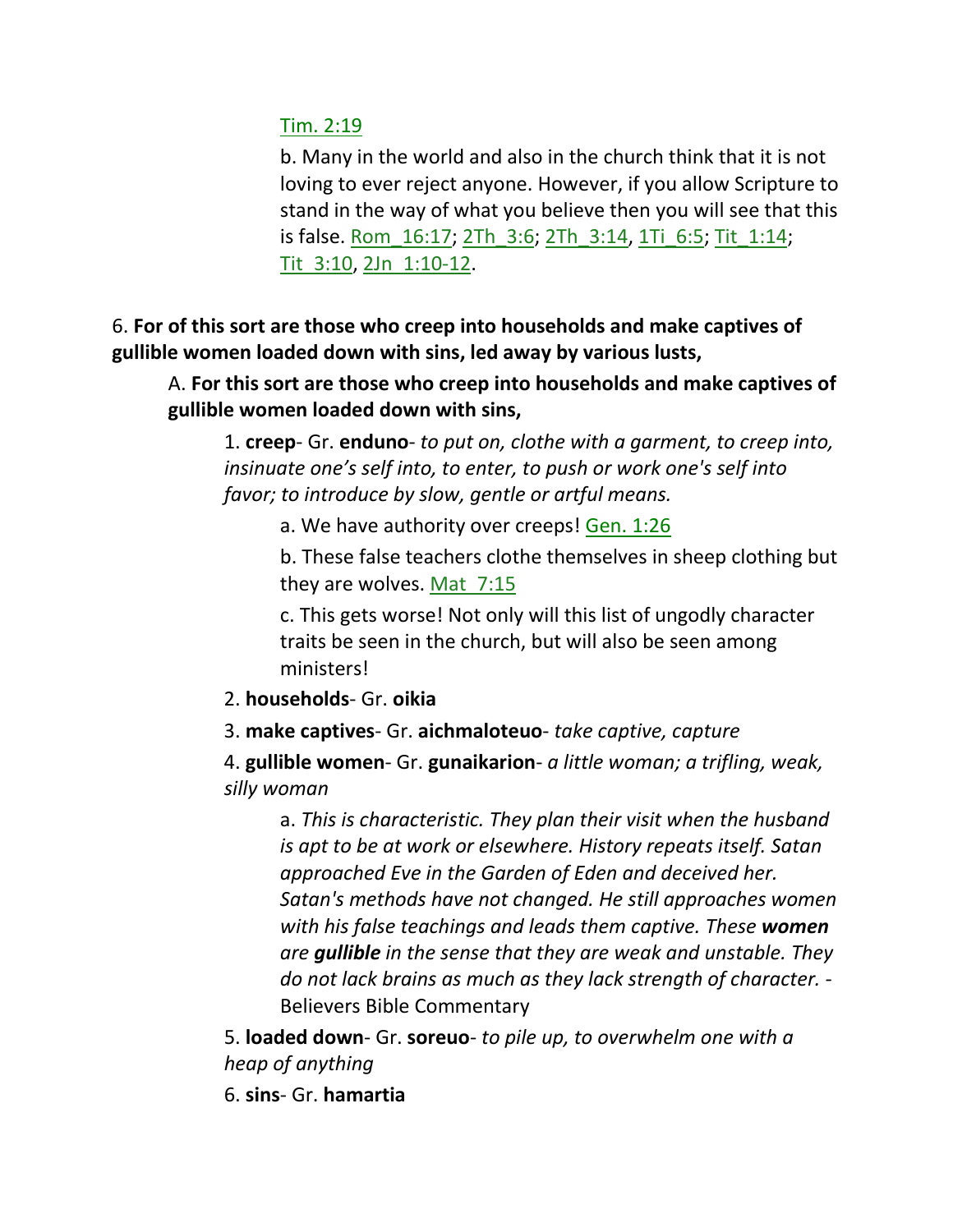a. When we labor in our own works we will end up laden with sins. Mat 11:28 We need to come to Jesus and receive His finished work. It is the antidote!

#### B. **led away by various lusts**

#### 1. **led away**- Gr. **ago**- *to be carried away, led by an outside force*

a. *This suggests that they are burdened under a sense of sin and feel a need in their lives. It is at this crucial time that the false cultists arrive. How sad it is that those who know the truth of God's word are not more zealous in reaching these anxious souls [as the cultists are]*. -Believers Bible Commentary

- 2. **various** Gr. **poikolos** *multi-colored, varied*
- 3. **lusts** Gr. **epithumia** *strong desires*

b. *They are led away by various lusts. The thought seems to be that, conscious of their load of sin and seeking relief from it, they are willing to expose themselves to every passing wind of doctrine and to every religious novelty.* -Believers Bible **Commentary** 

#### 7. **always learning and never able to come to the knowledge of the truth.**

#### A. **learning**- Gr. **manthano**

1. They never graduate and use their knowledge in any practical way at all. True theology will always come with shoe leather on it! It will be practical and be useable in the everyday things of life.

2. People love to be taught, but don't love putting it into practice!

3. *The expression always learning does not mean that they are continually learning more about the Lord Jesus and the Word of God. Rather, it means that they are constantly delving into one cult after another, but never able to come to the knowledge of the truth. The Lord Jesus is Himself the Truth. These women seem to come ever so close to Him at times, but they are taken captive by the enemy of their souls and never attain the rest that is found only in the Savior. It should be noted at this point that members of the various cults invariably say, "I am learning," mentioning the system by name. They can never speak with finality as to an accomplished redemption through faith in Jesus Christ. -* Believers Bible Commentary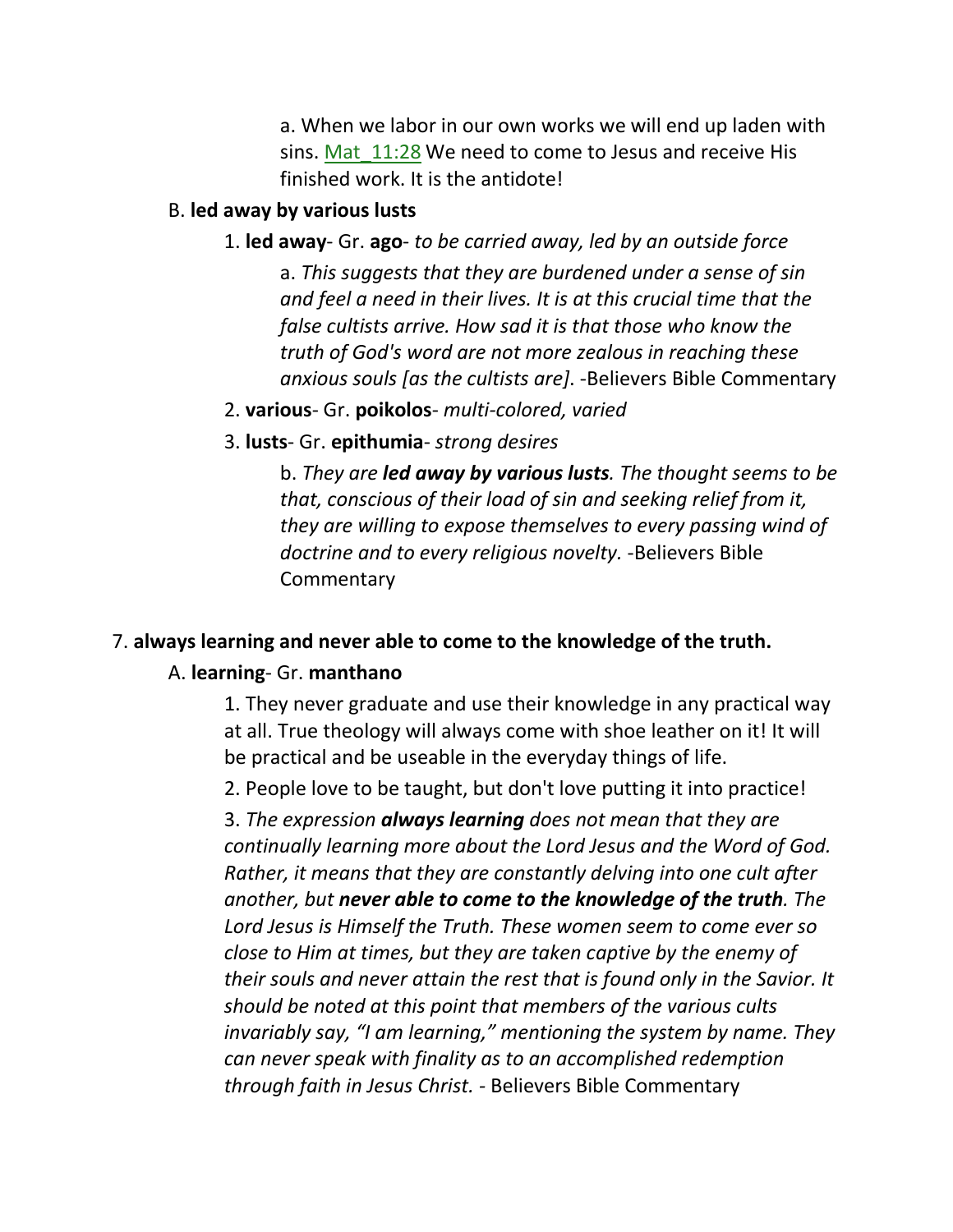### B. **able**- Gr. **dunamai**

1. They are not able to come to revelation knowledge of Jesus because the Holy Spirit will not bear witness or give revelation to teaching that does not exalt Jesus and His finished work. We can only receive revelation knowledge by the power and ability of the Holy Spirit.

# C. **knowledge**- Gr. **epignosis**- *higher knowledge, revelation knowledge*

### D. **truth**- Gr. **aletheia**

1. Jesus is the Truth! These women keep studying new ideas and teachings but never arrive at the focal point of the Word which is the person of Jesus Christ. 2Ti\_4:3; 2Ti\_4:4

2. It is interesting that all cults either ignore Jesus or interject heresy about the person of Jesus. Either they deny that He is God or that He was fully man. They also reject His substitutionary work of the cross and His resurrection.

# 8. **Now as Jannes and Jambres resisted Moses, so do these also resist the truth: men of corrupt minds, disapproved concerning the faith;**

# A. **Now as Jannes and Jambres resisted Moses,**

### 1. **Jannes**- means *one who vexes*

a. A minister is supposed to bless people. Some ministers just vex people.

# 2. **Jambres**- means *foamy healer, a rebel*

a. A cult leader is just a foamy healer. He promises healing and blessing but all he imparts or leaves is foam. Foam looks big and impressive but it really is just puffed up with air.

b. In this book of 2 Timothy we see three pairs of men. First, we see Phygellus and Hermogenes- these were ashamed of the truth, next we see Hymenaeus and Philetus- these erred concerning the truth, and Jannes and Jambres- these resisted the truth.

c. These men tried to copy the miracles performed through Moses. It is interesting to note these magicians could not make the plagues they copied go away. Pharaoh asked that Moses would make them stop. After the frogs the magicians could not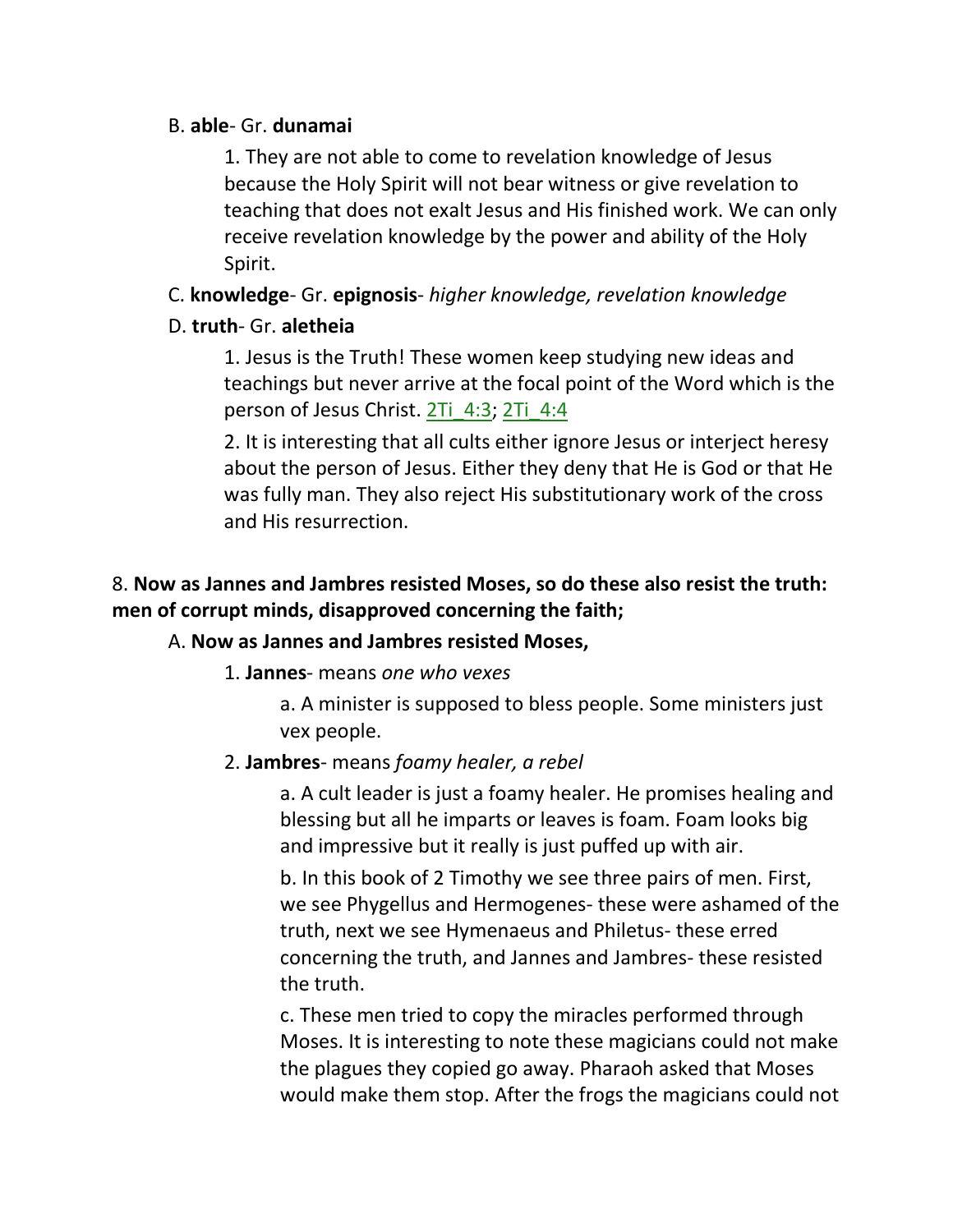copy the miracles performed through Moses let alone make them leave. The magicians could turn the water to bloodprobably by demonic power killing the animals in the water and releasing their blood into the water. They also could bring frogs up out of the Nile by demonic aid, but when lice were created out of the dust, they could not match it. Satan can't create anything. The magicians could not do it and said this is the finger of God which is a metaphor for this was God's creative act.

#### 3. **resisted**- Gr. **anthistemi**- *to stand against*

4. **Moses**- means *drawn from the water*

a. A true minister will draw their teaching from the water of the Word.

#### B. **so do these also resist the truth**

- 1. **resist** Gr. **anthistemi**
- 2. **truth** Gr. **aletheia**
	- a. They resist the Spirit of truth.

#### C. **men of corrupt minds,**

- 1. **men** Gr. **anthropos**
- 2. **corrupt** Gr. **kataphtheiro** *thoroughly corrupted*

a. These men are rotten to the core of their mind. There is nothing healthy left in their mind for truth to attach to and turn them back again.

#### 3. **minds**- Gr. **nous**

#### D. **disapproved concerning the faith**

#### 1. **disapproved**- Gr. **adokimos-** *to be rejected after testing*

a. *When tested concerning the Christian faith, they are found to be disapproved and spurious. The greatest single test that can be applied to them is to ask the simple question, "Is Jesus Christ God?" Many of them seek to hide their false doctrine by admitting that Jesus is the Son of God, but they mean that He is a son of God in the same sense that others are children of God. But when faced with the question, "Is Jesus Christ God?" they show their true colors. They not only deny the deity of Jesus Christ but usually become angry when so challenged. This is*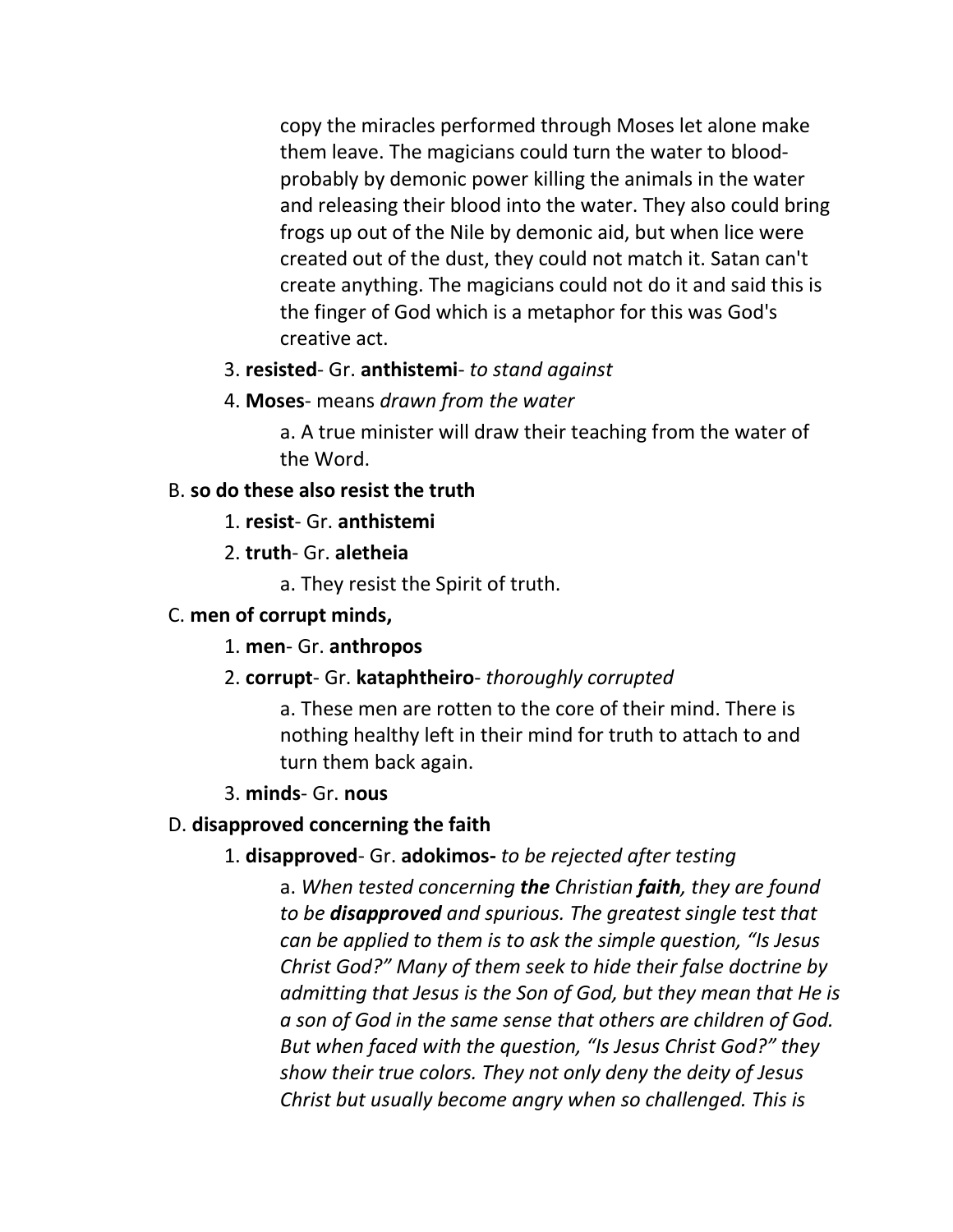*true of Christian Scientists, Spiritualists, Christadelphians, Jehovah's Witnesses, and "The Way."* -Believers Bible **Commentary** 

### 2. **faith**- Gr. **pistis**

a. Either these men never were believers or they have left the faith altogether. Sadly, I have seen this happen in my lifetime.

# 9. **but they will progress no further, for their folly will be manifest to all, as theirs also was.**

# A. **but they will progress no further,**

- 1. **progress** Gr. **prokopto** *to cut in advance of to make progress*
- 2. **further** Gr. **epi pleion** *on more*
	- a. This means they will be exposed for the sham they are.

# B. **for their folly will be manifest to all,**

1. **folly**- Gr. **anoia**- *ignorance, stupidity*

a. To mess around with the occult is just stupid. You are ignorant of what is really behind it which is Satan.

2. **manifest**- Gr. **ekdelos**- *to make quite plain, conspicuous, very evident*

# C. **as theirs also was**

1. After Jannes and Jambres could not reproduce a similitude of the miracles of Moses their game was suddenly up.

# 10. **But you have carefully followed my doctrine, manner of life, purpose, faith, longsuffering, love, perseverance,**

# A. **But you have carefully followed my doctrine,**

- 1. **carefully followed** Gr. **parakoloutheo**
- 2. **doctrine** Gr. **didaskalia**

B. **manner of life**- Gr. **agoge**- *how one's lead one's life, a way of life, the manner of leading or spending life*

C. **purpose**- Gr. **prothesis**- *a putting forth, predetermination, purpose*

1. Paul's purpose was to cleave unto the Lord and bear His fruit. Act\_11:23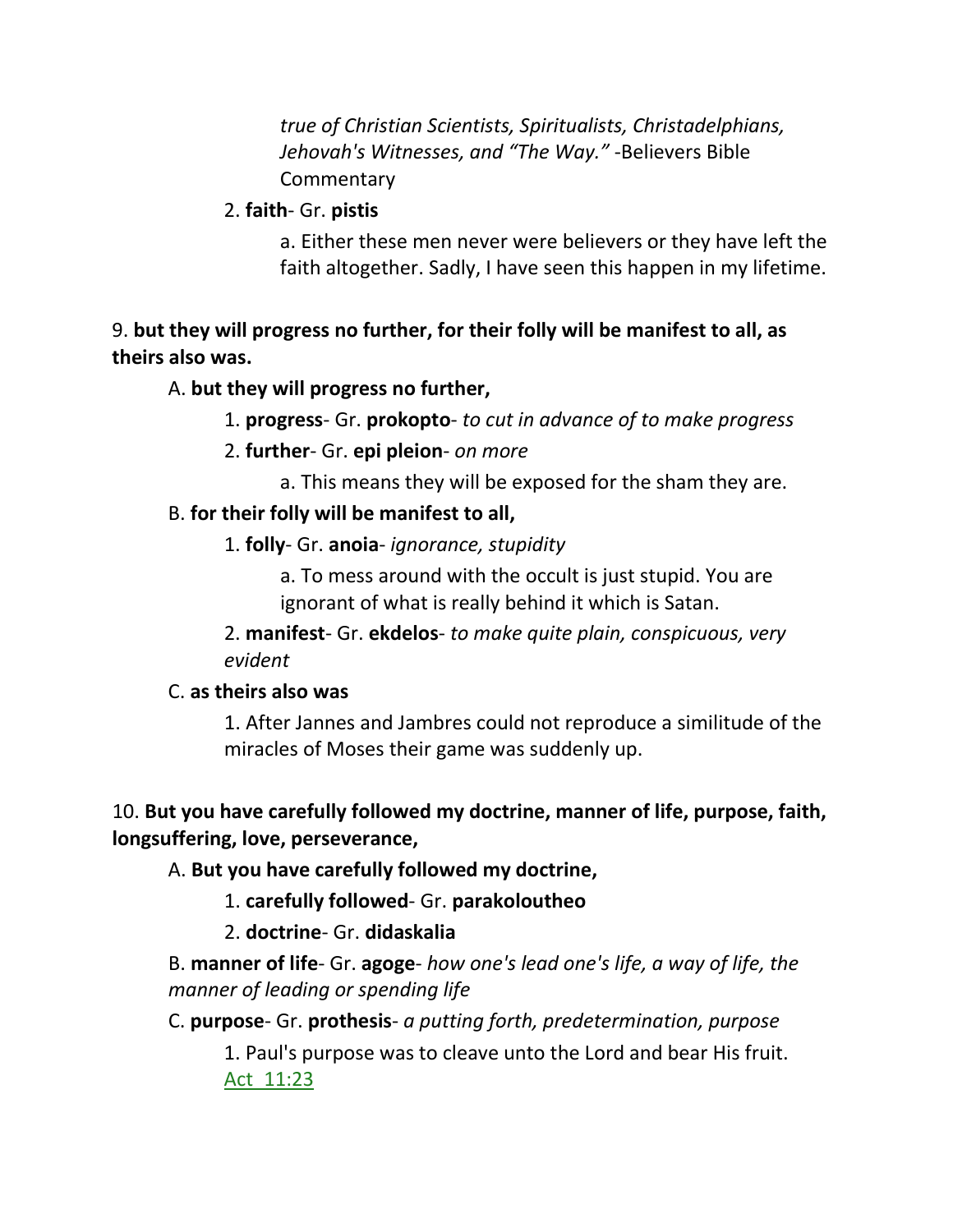## D. **faith**- Gr. **pistis**- *firm persuasion*

1. A fruit of the Spirit. Gal. 5:22-23 The fruit of the Spirit was proof of Paul being united to Christ and the manifestation His Spirit operating in his life. The gifts of the Spirit are not proof you belong to Jesus, bearing His fruit is. Some will say on that day, "Lord did we not perform miracles in your name." He will say to them, "Depart from me I never knew you." Matt. 7:22-23

2. The false teachers may have seemed gifted or even had supernatural signs accompany them, but they did not possess God's Spirit or His fruit. Jesus said false prophets and teachers will be known by their fruits [or lack thereof]. Matt. 7:15-16

### E. **longsuffering**- Gr. **makrothumia**

1. A fruit of the Spirit

F. **love**- Gr. **agape**

1. A fruit of the Spirit

### G. **perseverance**- Gr. **hupomone**

1. A fruit of the Spirit

11. **persecutions, afflictions, which happened to me at Antioch, at Iconium, at Lystra—what persecutions I endured. And out of** *them* **all the Lord delivered me.** 

- A. **persecutions** Gr. **diogmos**
- B. **afflictions** Gr. **pathema** *sufferings*
- C. **which happened to me at Antioch**,
	- 1. **happened** Gr. **ginomai** *to come to be, to happen*
	- 2. **Antioch** means *speedy driver [of a chariot]*

a. Acts 13:50

D. **at Iconium**- means *coming*

1. Acts 14:1-5

E. **at Lystra**- to *dissolve or disperse*

a. Timothy would have known about Paul's afflictions here because his home town was Lystra. He would have also heard of what happened to Paul in the neighboring towns of Antioch and Iconium. I am sure Paul getting raised from the dead after being stoned had a great effect on Timothy getting saved.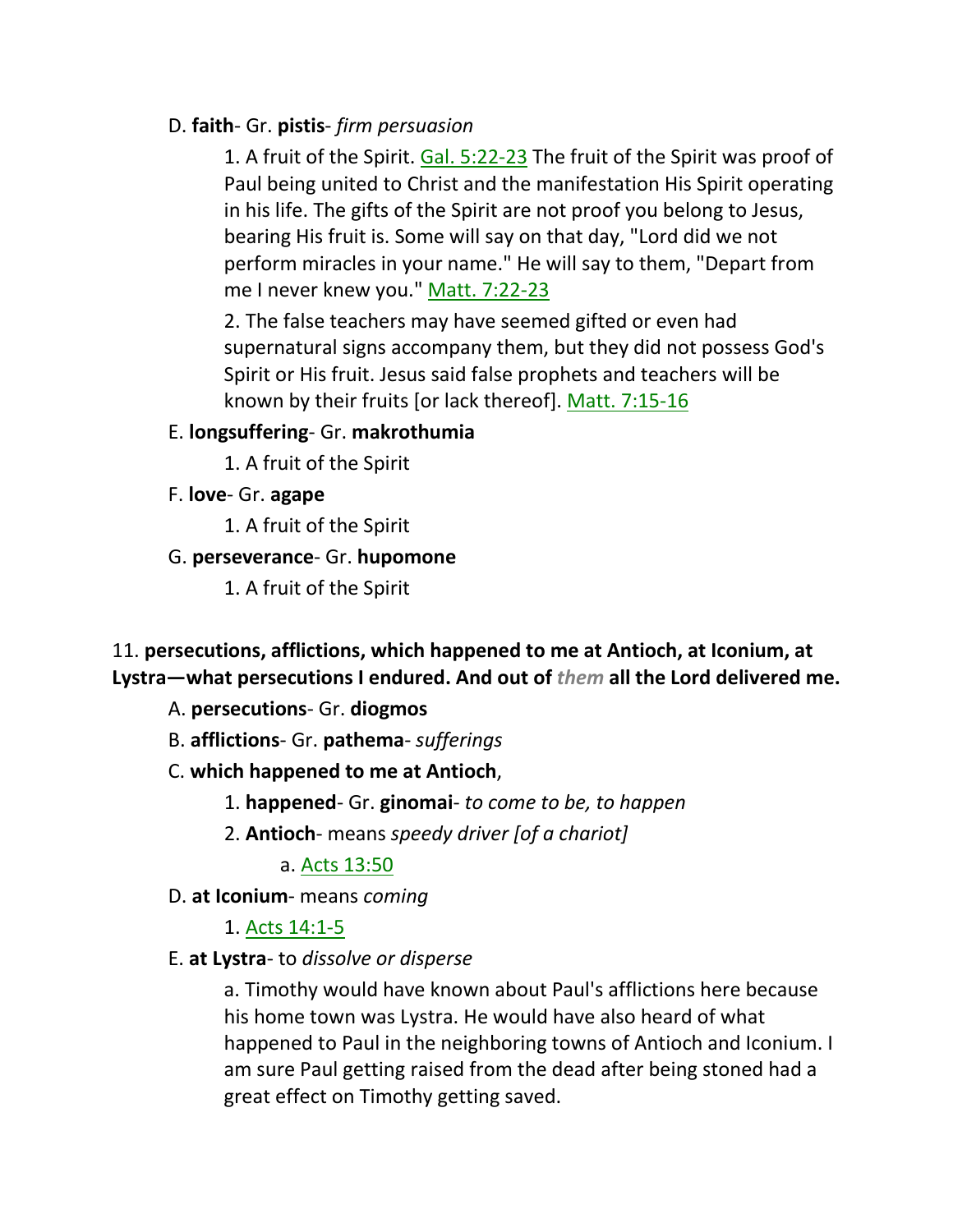b. It is interesting to see the meanings of names in the Bible. They often convey a message in them. Paul entered the region of Galatia and the first city he came to was Antioch. He came into **Antioch** like a *speeding chariot driver*. He first sped into the city of Antioch with the gospel. Satan came against him in Antioch with persecution. However, Paul moved on from there and still had momentum going into **Iconium** and he still *was coming* with God's message. Satan hit him again. It was in **Lystra** that Satan did his best to stop Paul and *dissolve* his ministry and message. Paul was stoned in Lystra and left for dead. I believe he did die and was taken to the third heaven and received revelations. 2 Cor. 12:2 However, the disciples stood around him and prayed for him and he was raised up miraculously. Acts 14:19-20

c. Many of God's servants start really strong and fast in the ministry but are slowed and eventually stopped because of persecution. Don't let anything or anyone stop you. Even if the devil kills you, God can still raise you up from the dead!

### F. **what persecutions I endured**

- 1. **persecutions** Gr. **diogmos**
- 2. **endured** Gr. **hupophero** *to bear up under*

### G. **And out of them all the Lord delivered me**

1. **delivered**- Gr. **rhuomai**- *to draw out of a rushing current, to deliver, to rescue from perishing*

a. God pulled Paul out of the rushing river of death and raised him up!

b. Psa\_34:19

### 12. **Yes, and all who desire to live godly in Christ Jesus will suffer persecution.**

### A. **Yes**- Gr. **de**- *but, and*

1. This is a promise of God but you never find it in any God's Promises book!

### B. **and all who desire to live godly in Christ Jesus will suffer persecution**

#### 1. **desire**- Gr. **thelo**- *to will*

a. If you are born again you should have a desire to live godly.

2. **live**- Gr. **zao**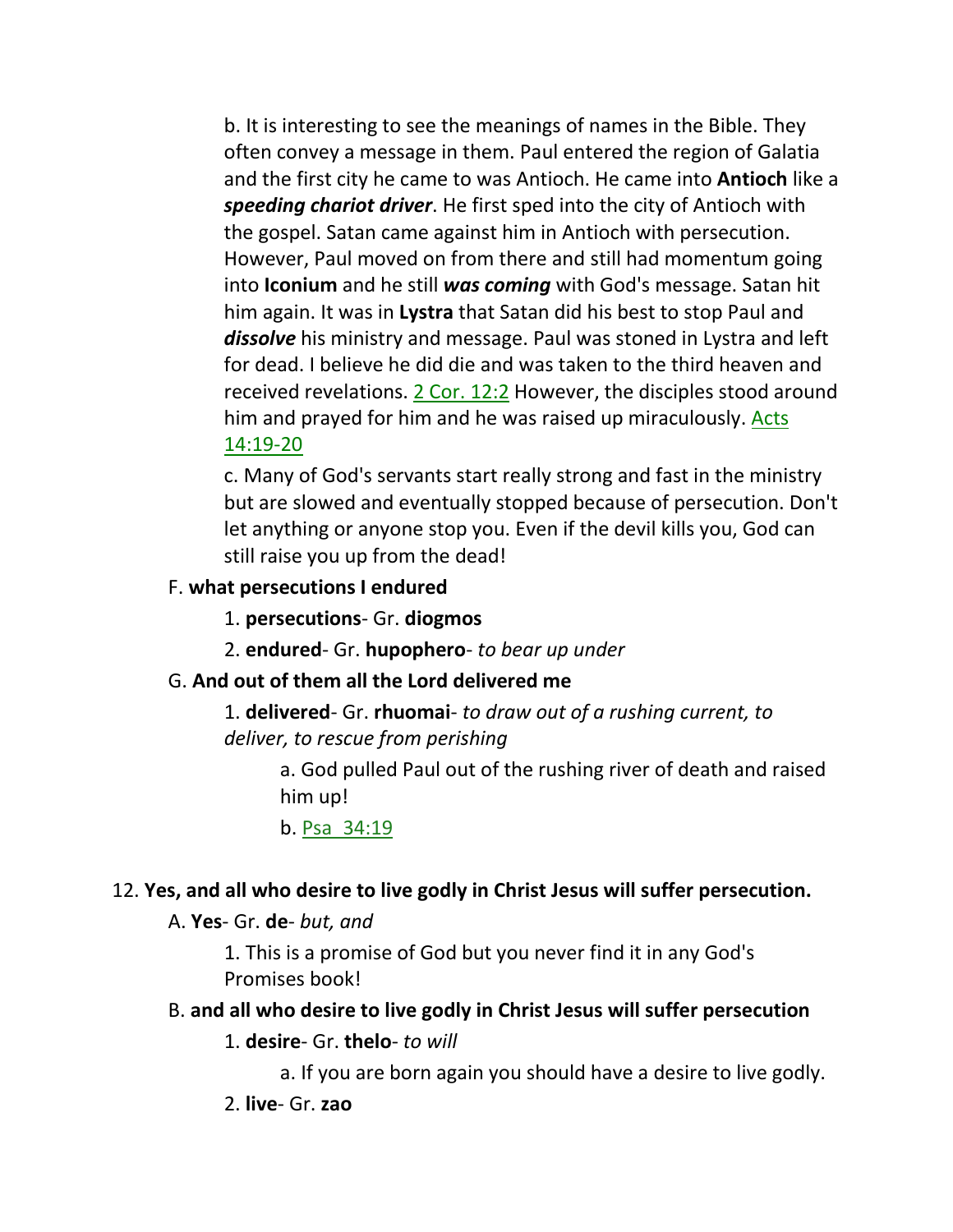### 3. **godly**- Gr. **eusebos**

a. What does it mean to live godly? Ask yourself, "What is God like?" Then godly living will represent that.

### 4. **suffer persecution**- Gr. **dioko**

a. If you do an exhaustive study on the subject of suffering in the NT you will see that the words suffer, suffering, sufferings are almost always referring to suffering **persecution**. There are a few instances where it mentions suffering in regards to resisting sin and the flesh. You never see that we are to suffer sickness, poverty, or defeat. We are redeemed from these, however, we are not redeemed from persecution. b. Jesus said that if they persecuted Him then they would persecute you [us His servants]. John 15:20

# 13. **But evil men and impostors will grow worse and worse, deceiving and being deceived.**

# A. **But evil men and imposters will grow worse and worse,**

1. **evil**- Gr. **poneros**- *wicked, evil that is harmful to others*

# 2. **men**- Gr. **anthropos**

3. **imposters**- Gr. **goes**- *a wailer, a wizard, enchanter (because incantations used to be uttered in a kind of howl), imposter, cheat*

a. *Literally, "conjurers." Magical arts prevailed at Ephesus* (Act\_19:19), *and had been renounced by many Ephesians on embracing Christianity: but now when Paul was writing to Ephesus, symptoms of a return to conjuring tricks appeared. -* Jamieson, Fausset, Brown Commentary

4. **grow worse and worse**- Gr. **prokopto epi cheiron**- *advance on more worse*

a. If it was bad in Paul's day it is worse today and will get worse until Jesus returns.

# B. **deceiving and being deceived**

### 1. **deceiving**- Gr. **planao**

# 2. **being deceived**- Gr. **planao**

a. People who deceive people are themselves deceived.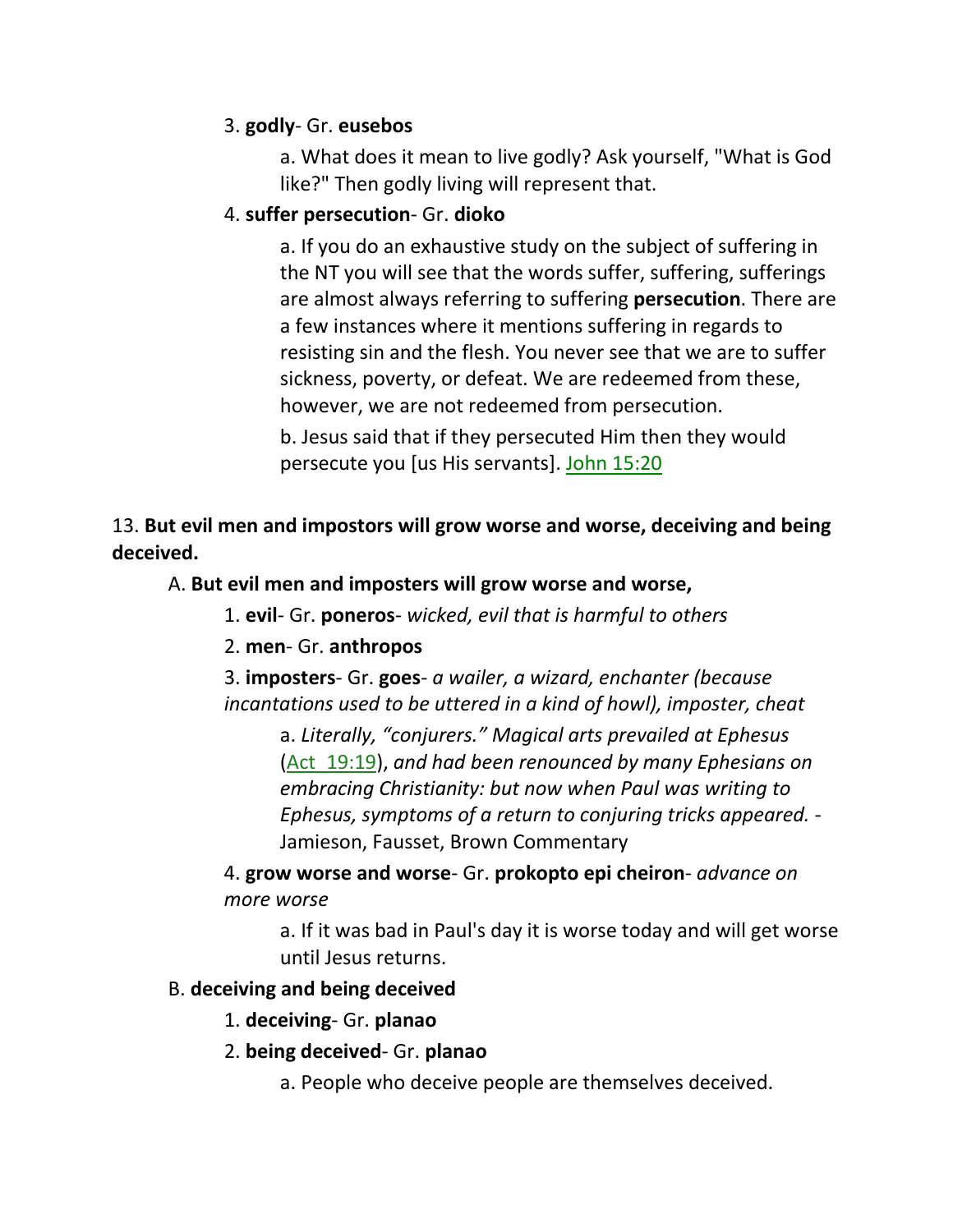14. **But you must continue in the things which you have learned and been assured of, knowing from whom you have learned** *them,*

A. **But you must continue in the things which you have learned and been assured of,**

### 1. **continue**- Gr. **meno**

a. This is the requirement for being a disciple according to Jesus- John 8:31-32

### 2. **learned**- Gr. **manthano**

a. If you don't continue in what you have learned you will either be a deceived Christian or become a false teacher.

3. **assured**- Gr. **pistoo**- *believed*

### B. **knowing from whom you have learned them,**

- 1. **knowing-** Gr. **eido**
- 2. **learned** Gr. **manthano**

a. The kingdom life flows upon revelation and relationship. We need to keep to the revelation of the New Testament and remain in relationship with those who taught us that revelation.

b. Sometimes Christians will let a complete stranger have great influence over them and receive their teachings. We should both check out the teaching and the person teaching it. Both should be of noble pedigree.

c. The early church continued steadfastly in the apostles doctrine and in fellowship [relationship]. Act\_2:42

# 15. **and that from childhood you have known the Holy Scriptures, which are able to make you wise for salvation through faith which is in Christ Jesus.**

### A. **and that from a childhood you have known the Holy Scriptures,**

### 1. **childhood**- Gr. **brephos**- *infant*

a. This is why Timothy was ready for church leadership at such an early age.

### 2. **known**- Gr. **eido**

a. This was because his mother and grandmother taught him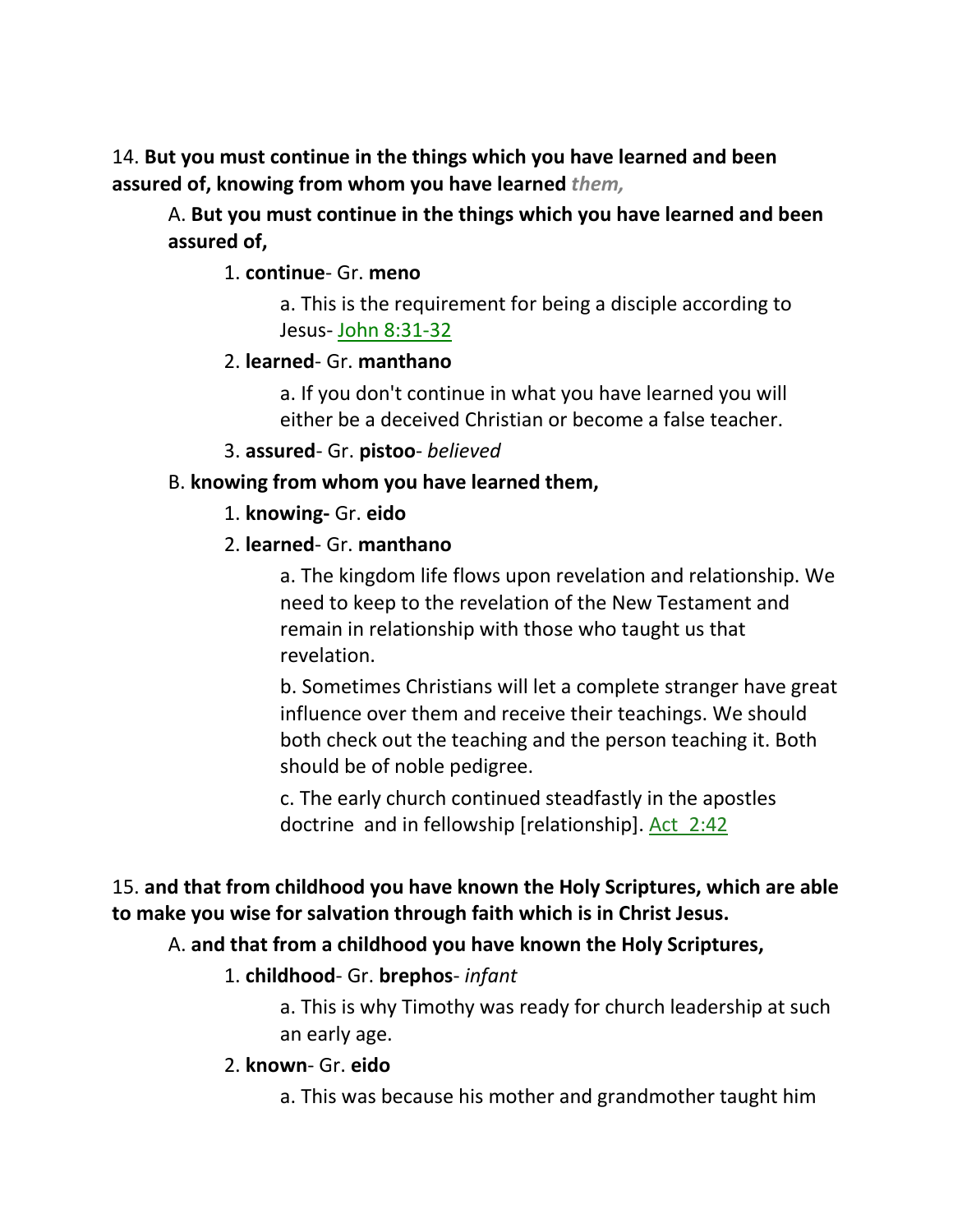from a baby the Word of God.

B. **which are able to make you wise for salvation through faith which is in Christ Jesus.**

## 1. **able**- Gr. **dunamai**

# 2. **make you wise**- Gr. **sophizo**

a. Timothy had great wisdom at an early age because he studied the Word of God from an early age.

### 3. **salvation**- Gr. **soterion**

a. This is not just eternal salvation but temporal salvation. We need wisdom to walk in temporal salvation in our soul and body. You can have salvation in your spirit without much wisdom, but you can't have salvation in your soul and body without it! There is a lot of foolish Christians who are saved but are being destroyed in their soul and body because of the lack of knowledge and wisdom.

b. You need the knowledge and wisdom of the Word of God to save your soul. Jas 1:21

### 4. **faith**- Gr. **pistis**

a. Your faith is not enough! Your faith needs to be educated! Add to your faith virtue and to virtue knowledge [in the Word] 2 Pet. 1:5

16. **All Scripture** *is* **given by inspiration of God, and** *is* **profitable for doctrine, for reproof, for correction, for instruction in righteousness,** 

# A. **All Scripture is given by inspiration of God,**

1. **All**

a. This is the OT, Gospels, and the NT.

b. Today among the grace circles some are teaching that the OT and Gospels are inferior to the NT and that they should not be read or studied by Christians. This is false. Here we see all the Scripture is given by inspiration of God and is profitable.

# 2. **Scripture**- Gr. **graphe**

a. Scripture is both a written thing and the Living Lord Jesus. The Word is written and a person- Jesus. Jesus is called the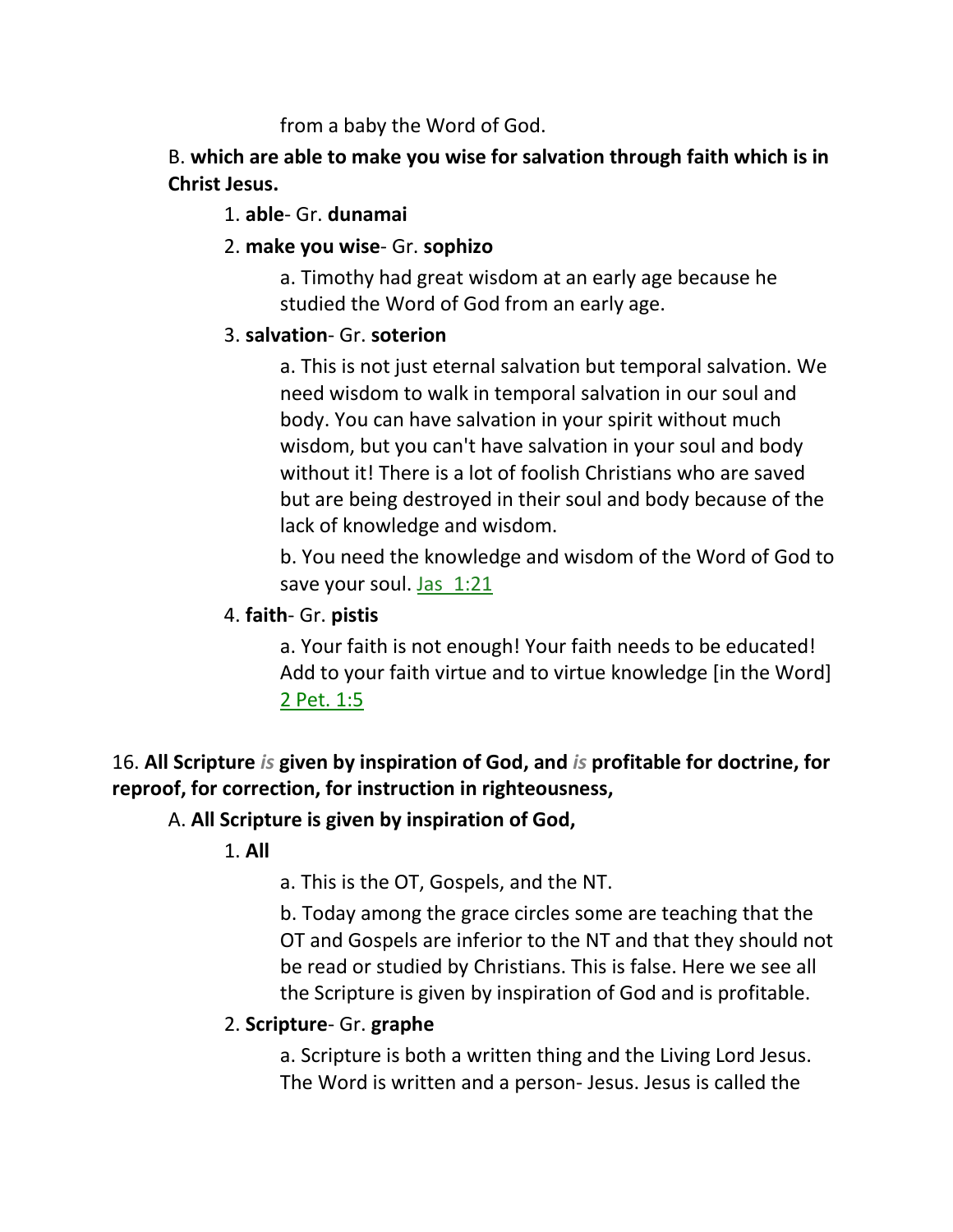Word of God [John 1:14] and He is also called the Scripture. b. We see this in the book of Galatians- Gal 3:8 *And the Scripture, foreseeing that God would justify the Gentiles by faith, preached the gospel to Abraham beforehand, saying, "In you all the nations shall be blessed."*

c. It was the Lord who called Abraham out and told him to look up at the stars and spoken of the coming seed. Gen. 12:6 In Galatians 3 we see the Scripture foresaw and preached the gospel to Abraham. This was the Lord Christ!

3. **given**- Gr. **didomi**

a. The Word of God is a gift to us. Where would we be if God had not given His Word to the sons of men?

4. **inspiration**- Gr. **theopnuestos**- *God breathed, divinely inspired*

# B. **and is profitable for doctrine,**

- 1. **profitable** Gr. **ophelimos** *profitable, useful, beneficial; serviceable*
- 2. **doctrine** Gr. **didaskalia** *teaching*

a. The Word of God is profitable and brings you profit when you study it, believe it, and put it into practice. We see this in other places- Jer. 1:8, Acts 20:20, 1 Tim 4:15

b. What Christians need more than anything is teaching. Preaching is mainly for the sinner. Preaching is proclaiming the truth, teaching is explaining the truth. Christians need to be taught the Word of God.

### C. **for reproof**- Gr. **elegchos**- *proof*, *conviction*

1. This means to provide evidence that leads to conviction of truth. The Word of God does this. This is a function of love. Love will show where you are wrong so you are not hurt by it. Not only does the Word show you where you are thinking, believing, and acting wrong, it also moves on to show you how to correct it.

D. **for correction-** Gr. **epanorthosis**- *correction, reformation, improvement*

1. The Word shows us the correct way to think, believe, and act so that it will bring improvement to our life.

### E. **for instruction in righteousness**

1. **instruction**- Gr. **paideia**- *child training*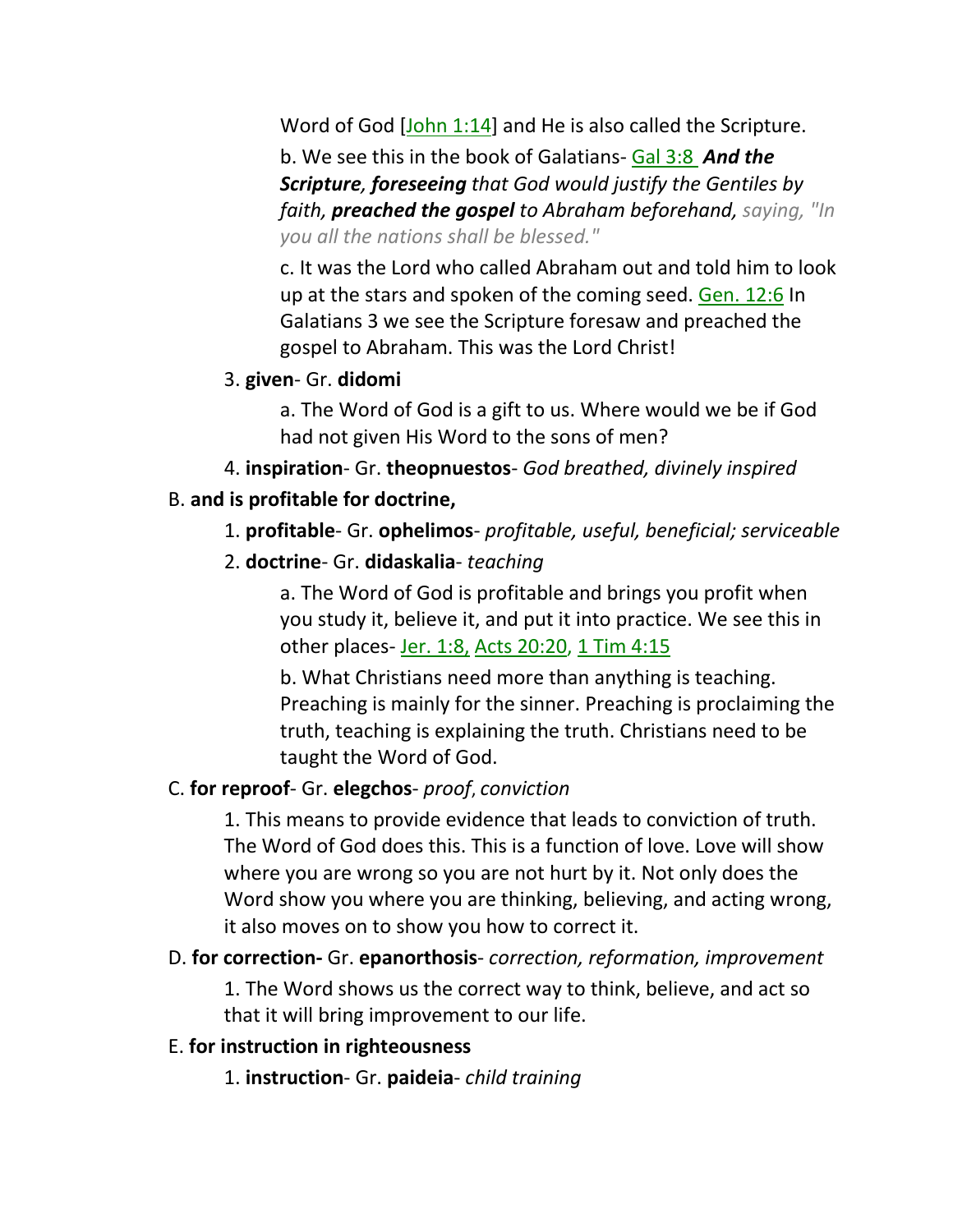a. God uses the Word of God to child train his children. He does not use sickness, disease, or disasters to do this.

b. This same word is used in Hebrews 12 and is translated there as **chasten**. God chastens [child trains- **paideuo**] those who He receives. [Heb. 12:6] Again, God uses His Word to do this. If someone refuses to be child trained by the Word of God, then the negative consequences from our fleshly decisions and actions will train them. This is not from God but from your own foolish decisions. Believe me you want to be child trained by the Word of God!

2. **righteousness**- Gr. **dikaiosune**- *the state of one who is as they ought to be*

a. The training of the Word of God will leave the peaceable fruit of righteousness in our lives. Heb. 12:11

17. **that the man of God may be complete, thoroughly equipped for every good work.** 

#### A. **that the man of God may be complete,**

- 1. **man** Gr. **anthropos** *mankind- this includes male and female*
- 2. **complete** Gr. *entirely suited; complete in accomplishment, ready* a. Every sport has training camp. What is the camp for? It is to be ready to win. Personal time in the Word and time in church receiving teaching is training camp for believers. It is so that we are ready to go out into the field and be a witness for Christ and win- souls!

### B. **thoroughly equipped for every good work**

- 1. **thoroughly equipped** Gr. *to equip or furnish completely*
- 2. **good** Gr. **agathos** *divine good*

a. There are just good work or there is God works. We are called to do God works!

3. **work**

a. The end result of the intake of the Word of God is the output of the Word of God in work that benefits others and expands God's kingdom in the earth.

b. Good works done by believers are done by the power of the